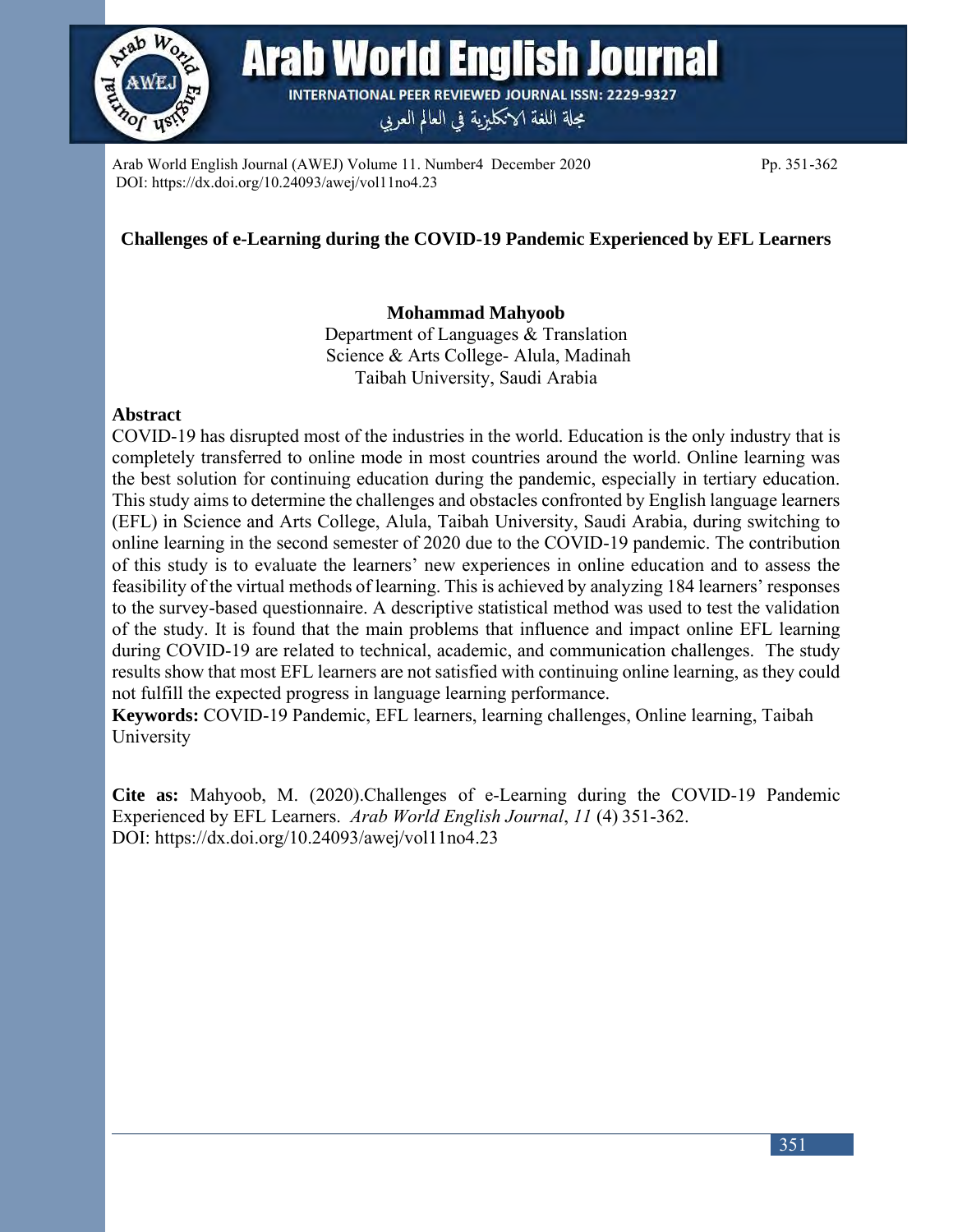### **Introduction**

 The need for education updating was required because of the fast advances in technology. They need to learn at any time, and any place was in its way to be achieved. (Wolfinger, 2016). Over the past two decades, online learning has been activated in some global institutes. However, most schools, colleges, and universities do not use this education mode, and their staff does not know what is involved in e-learning. MOOC (Massive Online Open Course) has facilitated and increased academics' awareness of online learning and its involvements (Lynch, 2004). The utilization of guidance for students to be motivated in virtual learning depends on practical orientation on cognitive, emotional, and behavioral engagement (Hartnett and Louwrens, 2015). The transition to a new environment of education, learners need special social care to improve their concentration and motivation to online learning in such a crucial crisis (Eccles et al., 1993; Harter, Whitesell, & Kowalski, 1992; Midgley, Anderman, & Hicks, 1995; Roeser & Eccles, 1998).

The global decision to close the educational institutes was rational to keep social distancing to stop its spread. Some countries switched to online learning immediately because they were already prepared for online learning. In Saudi Arabia, all the universities used the Blackboard tool for distance education and taught some elective and general courses.

This research focused on university EFL learners' challenges and obstacles during the current global pandemic and the possible facilities and solutions that can be delivered to overcome these problems in the future. The significance of the present study is to explore the influence of the COVID-19 pandemic on the EFL learning process. The shape of the hazardous change in the post-Covid-19 crisis will occur in all societal institutions and mainly in the educational sector<sup>1</sup>. These changes need wise leaders to make guidelines for reshaping the future of all the sectors. Higher education will play a vital role in this process, starting from education, then healthcare sectors, economic, sport, etc. Otherwise, an unguided plan will lead to failure and confusion. It has been noticed that the remarkable responses and efforts of the academic and medical sectors in most countries globally during the novel coronavirus crisis, and Saudi Arabia is one of these countries. The transition to online learning was the only option during the situation's gravity because of the COVID-19 outbreak. Most states apply the lockdown to prevent society from the outbreak of the novel coronavirus. Taibah university was able to launch online learning on 2nd March 2020. The university's previous experience with blended learning before COVID-19 facilitated the rapid transition to e-learning during the pandemic. Blended learning in all university colleges was activated with some general or elective courses using the Blackboard platform before the coronavirus outbreak. That enabled some faculty members to have good experience in using the Blackboard tool in teaching online. Those faculty members organized training sessions for other colleagues in their colleges about using Blackboard in online teaching. The university's training and development unit vigorously conducted online training sessions for all the faculty members in different university colleges and branches.

There are some advantages and disadvantages of online learning; the accessibility of online education globally, saving time, money, and efforts are advantages of online learning. In teaching, the lecture's recording is one advantage of online learning when students ask teachers to record the classes. The teachers are reviewing and preparing well for recording, which certainly improves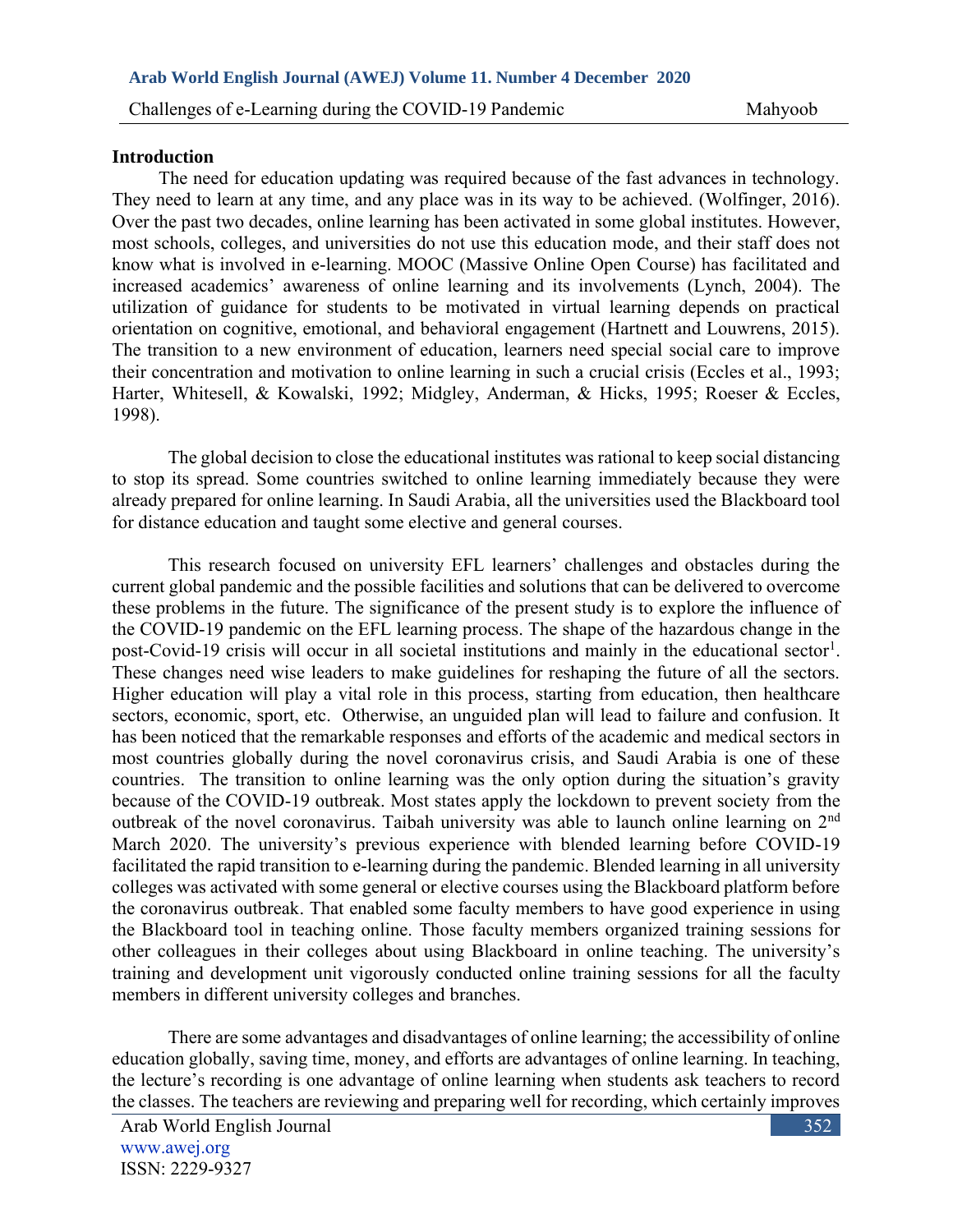Challenges of e-Learning during the COVID-19 Pandemic Mahyoob

teaching strategies and methods. Students can access the lectures anytime and can understand better. Some difficulties were in English language skills and other English courses, such as writing challenges, speaking challenges, and reading challenges. For linguistics courses such as phonetics and phonology challenges where the teacher needs to teach phonemes, allophones, morphemes, etc. face to face. Not all learners have good internet connectivity. Some learners suffered from network problems, lacking high-quality learning devices.

 Nowadays, the challenges to access online learning are less because both learners and teachers have been experienced the excellent opportunity of knowing and interacting with educational technology tools such as mobile-based learning, computer-based learning, and webbased learning (Pellegrini, Mirella, Vladimir Uskov, & Casalino, 2020; Byun, Sooyeon, & Slavin, 2020). According to Prensky (2001), today's learners are entirely different from their predecessors because they are native speakers of the technological language. Their interaction with the virtual and digital world is more. The interactions of today's' learners with different sorts of technology for various purposes enabled them to be active recipients of e-learning (Vai, Marjorie & Sosulski, 2015; Mohalikand & Sahoo, 2020; Ko & Rossen, 2017).

The role of information technology (IT) and COVID-19 pandemic in hastening current and future e-learning entrepreneurship activation are considered a panacea at the time of crisis and difficulties.

The study answers the following questions:

- Q1. What are the challenges of online EFL learning and what will be the provided facilities to students during online learning?
- Q2. Can students in remote towns get a good quality of internet connectivity during online learning?
- Q3. How to make online English classes more engaging, motivating, and innovative during e-learning?
- Q4. Will EFL learners become familiar with online platforms and get enough experience and confidence to continue online learning?
- Q5. Do the recent social media applications facilitate students' technical skills needed for online education?

The objectives of this research are as follows:

- Identify the challenges and obstacles of e-learning during the COVID-19 crisis encountered by EFL learners.
- Understand and utilize the best methods and modes to engage and motivate the EFL learners in e-learning.
- Familiarize the EFL learners and teachers with the currently used platforms and applications that can assist in enhancing and reinforcing education during pandemics.
- Explore the reflection results of the mass movement by the university to the online learning process.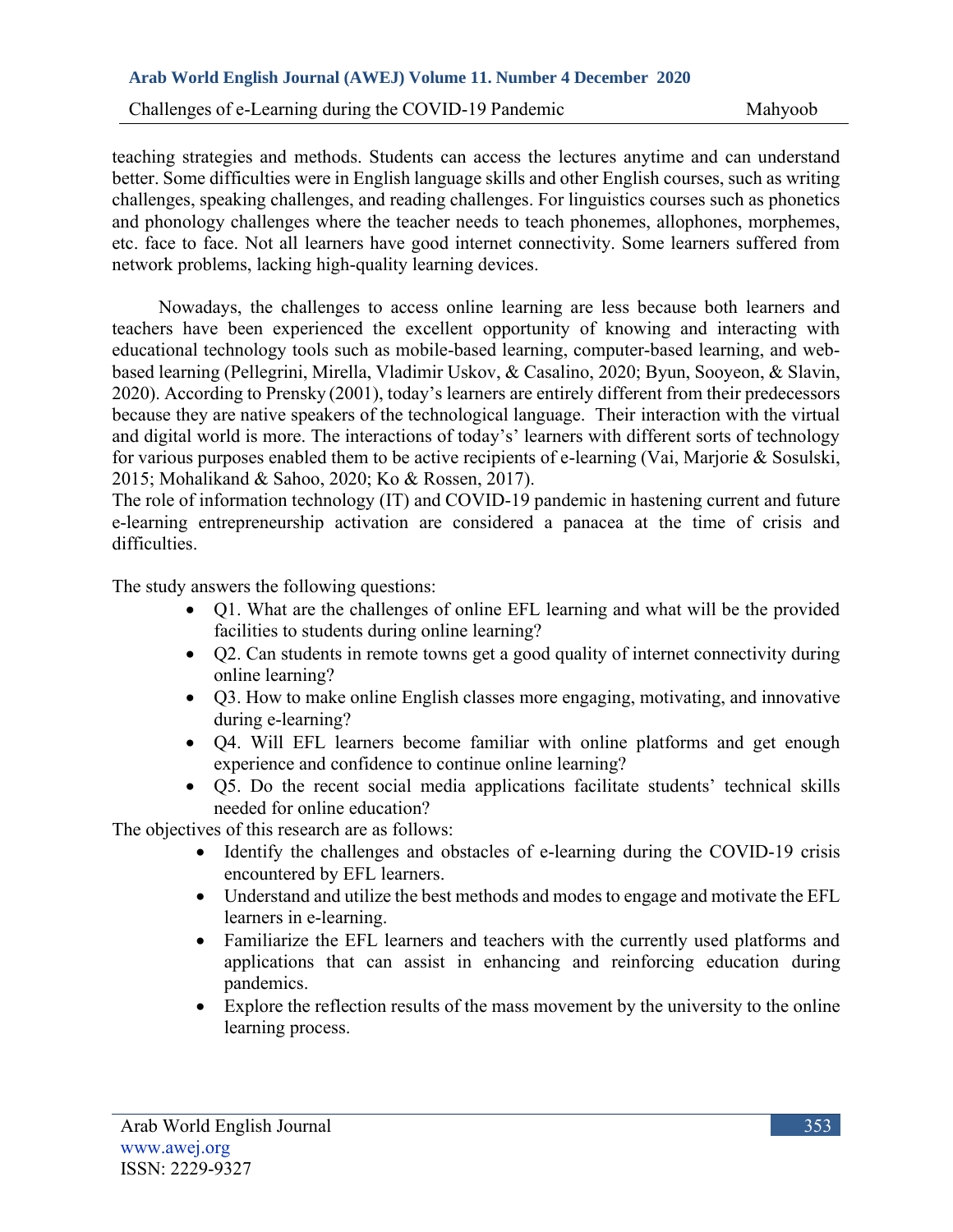### **Literature review**

The following section presents the previous studies conducted in online learning during the COVID-19 crisis and some studies related to online learning challenges and educational technology in general. A study was conducted to evaluate students' views about the future of mobile learning after the current pandemic in basic education college in Kuwait. The study concluded with a good impression from the student in utilizing mobile learning in higher education. The advantage of the study is the recommendation for developing and teaching courses about m-learning use and application. This study's disadvantage is that the sample (52 participants) is insufficient to generalize m-learning in higher education (Alanezi & AlAzwani, 2020)*.* Another study explored online learning challenges in medical education during the COVID-19 outbreak (Rajab, Mohammad, Gazal, & Alkattan, 2020). The study engaged 208 participants: learners and faculty members in the college of medicine of Alfaisal university in Riyadh, Saudi Arabia. The study's reported that the challenges were communications, assessment, online education experience, technology use tools, time management, anxiety, and coronavirus disease stress.

However, students reported positively the effectiveness of online learning during the pandemic. A meta-analysis study was conducted by Yildiz (2020) about recent trends in educational technology during 2015-2020. The study paid attention to several factors in the field. The findings of the study displayed that using educational technology in teaching and learning was appropriate. An article published by editorial board Liguori and Winkler (2020) is about the pandemic's impact on entrepreneurship education. They called for more studies and resources on the challenges regarding online entrepreneurship education. Another study explored the importance of online learning and investigated the analysis of weaknesses, strengths, challenges, and opportunities of online education in the time of the pandemic (Shivangi, 2020). The study provided some guidelines for dealing with online learning challenges at natural disasters and epidemics. A case study for features of adolescent online learners was investigated in Pennsylvania by Wolfinger (2016). The study focused on the achievement of fully online virtual schooling through middle school. The research paid attention to academic, social support, learners' characteristics, and educational support. The results revealed the importance of teachers' role in virtual learning, and parents' involvement could promote their academic achievements. A survey was conducted by the International Association of Universities 2020 about the impact of COVID-19 globally on the higher education institutes. The findings of the study indicated that all the activities of the participated institutes have been affected by the COIVD-19 crisis. The results also showed that a negative influence on the quality of activities and the inequity of education opportunities. A study by Ali (2017) focused on Blackboard utilization as a motivator in English language learning and teaching. The study found out that some learners were motivated to work harder in learning English using the Blackboard platform, and some other learners were demotivated to learn using Blackboard. Alturise (2020) conducted a study about learners' and teachers' satisfaction in the online learning model using the Blackboard platform at Qassim University, Saudi Arabia. The study concluded that e-learning mode is an advancement in education, but significant works are needed to improve online learning applications. Some researchers investigate challenges and obstacles in e-learning during COVID-19 according to their educational environment and provided facilities by different institutes. The focus of this study is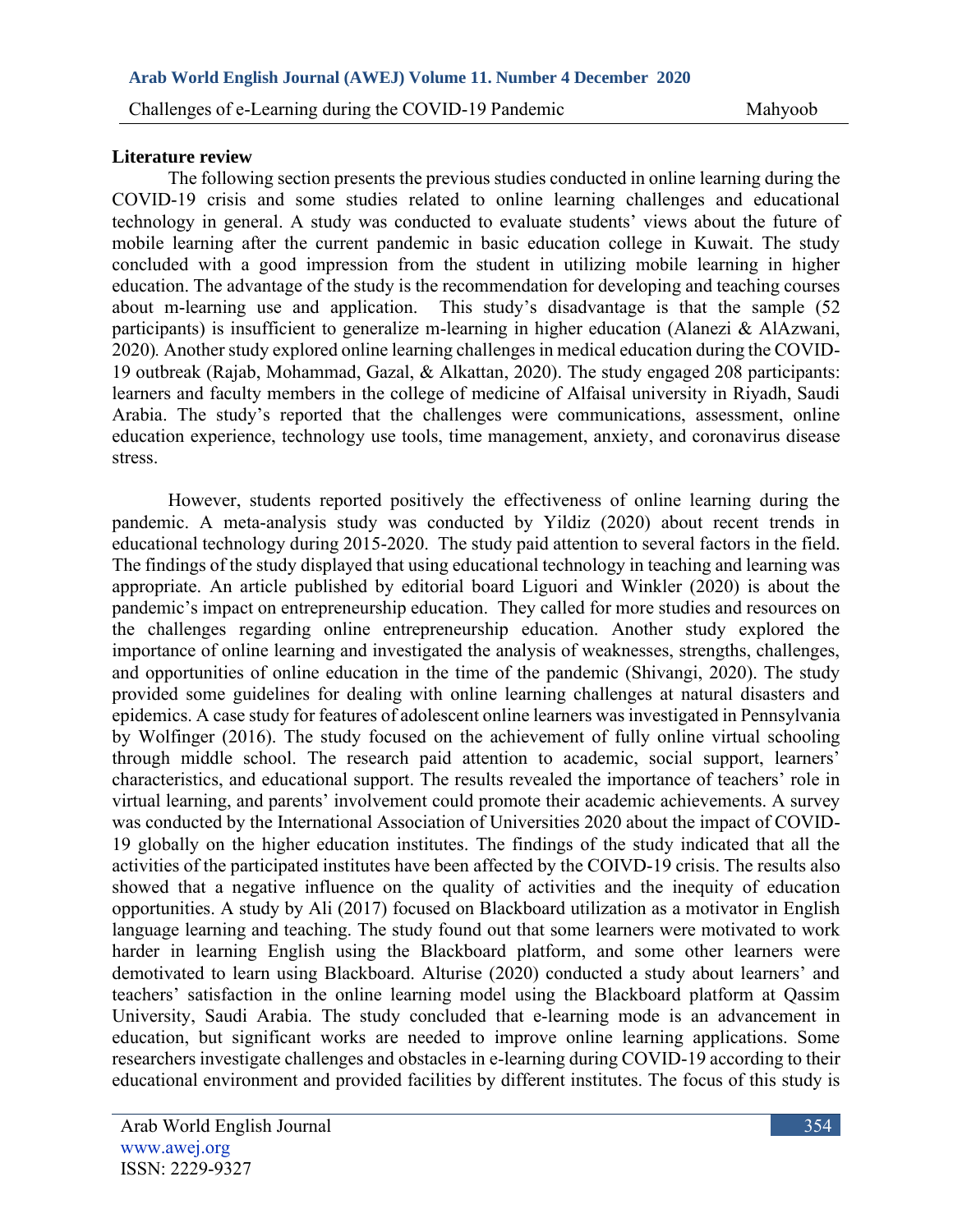to identify university students' obstacles during the current global crisis and the possible solutions that can improve the learners' performance and overcome these problems in the future.

## **Theoretical framework**

The application of technologies and digital literacies have been developed and improved (Coiro, Knobel, Lankshear, & Leu, 2008: p.4). The pedagogical theories and teaching approaches need to respond to the novel methods of using technology and how it can be integrated into learners' education effectively. Many theories are involved in educational processes, techniques, and approaches. However, they still adhere to traditional methods of learning. The theoretical perspective which reinforced the development of the new pedagogies is the activity theory (Mwanza & Engeström, 2005). In this theoretical approach, the focus is on the interaction between humans and computers. It played an essential role in learning expansion using instruments, tools, mediation, etc. this theory highlights the potential impact on teaching and learning using new tools as vehicles for modernizing, contextualizing, and transforming activity procedures (Engestrom, 1987). Vygotsky (1978) focused on learning development and social interaction, (Cole & Wertsch, 1996). Attwell (2010, a) explored Vygotsky's ideas in terms of technology-enhanced education and personal contextual learning. Coffield (2008) said there is no " convincing evidence that learners can be divided by their learning preferences into four groups: visual, auditory, kinaesthetic or tactile" he added (p.32) "this movement allows its disciples the pretense of studentcentered teaching, and it neatly transfers the responsibility of students' failure to learn to tutors, e.g. 'You didn't match your teaching style to their learning styles".

The Covid-19 Pandemic transformed the whole education process to online, especially ELE (English language education), which has been transited to e-learning in most universities worldwide. In our case, it is the first time for EFL learners to be engaged in e-learning officially. So, this study focuses on the online challenges and obstacles encountered during the pandemic and what needs to be done to support avoiding these problems. As other issues of using technology in traditional teaching and learning have been investigated and covered by several studies and projects.

## **Methodology**

The purpose of the current study is to find out the challenges confronted by learners in Taibah University, Saudi Arabia, during the transition to online learning in the second semester of 2020 due to the COVID-19 pandemic and explore possible solutions and suggestions for future virtual learning.

## *Participants*

The study was conducted at the undergraduate level for English language learners in the Faculty of Science and Arts–Alula, Madinah, Taibah University, Saudi Arabia. It was performed after completing online teaching classes and during the final examinations in the second semester of 2020. The sample comprised 184 students: 85 male and 99 female students in all bachelor's degrees with English majors. Students in the English department form the highest number of college students whereas other departments have few students. Most of the students do not have any previous experience with online learning. One or two Arabic general courses were conducted online on the main campus before the recent crisis, and it was optional. The students choose to opt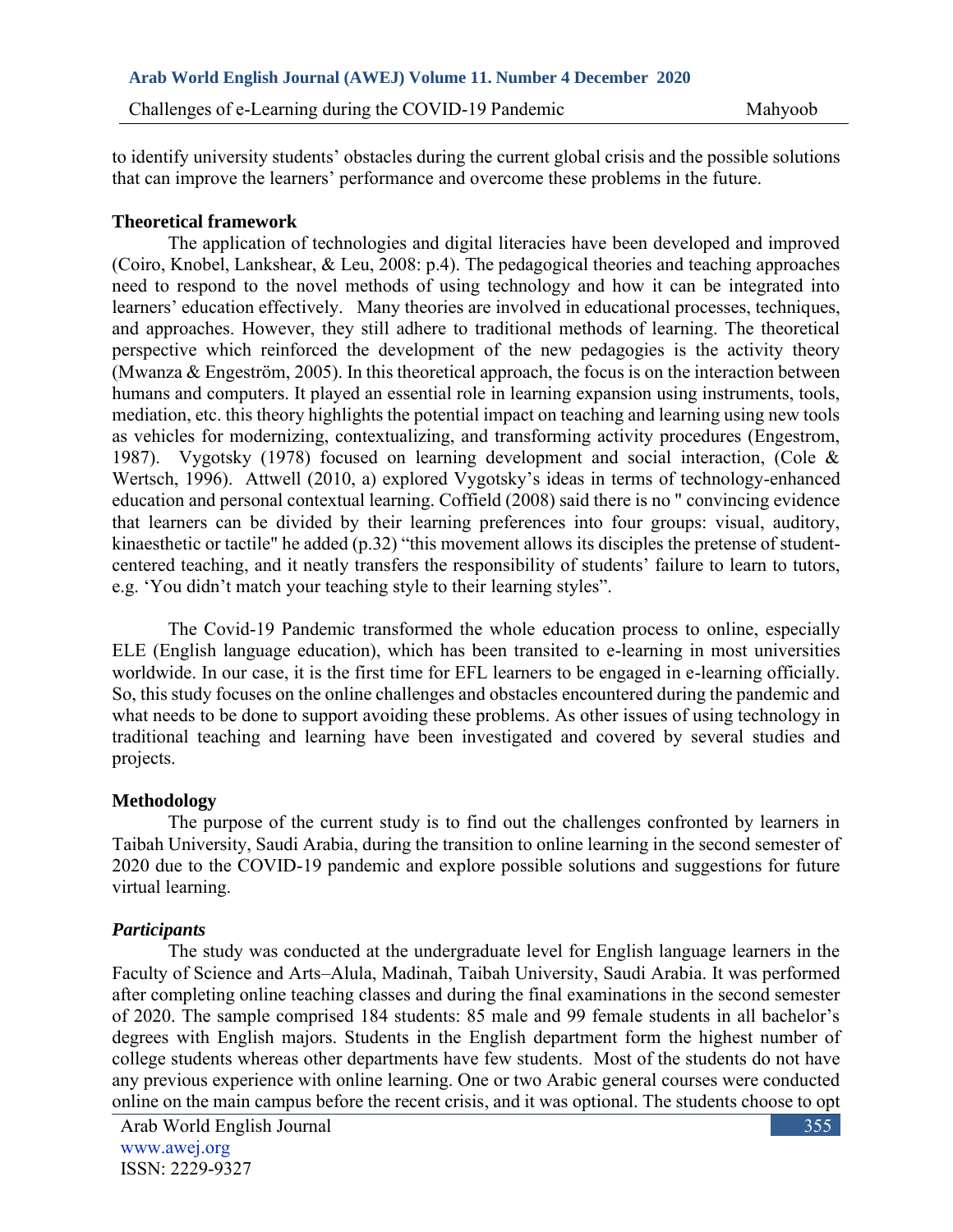for the online courses offered, but the examinations were conducted face-to-face. The following figure displays the percentage of the participants.



 *Figure1*. Sample structure distribution

## *Research Instrument*

For the investigation and data collection, an online survey-based questionnaire was designed to estimate the EFL online learning challenges during the unprecedented health and economic crisis. The survey-based questionnaire contains 23 multiple questions (yes/no, multiplechoice, and open-ended questions), which covered the study's objectives. It was designed via Google Forms and distributed among students using WhatsApp groups at the end of the 2<sup>nd</sup> semester 2020. The questionnaire consists of different parts; the first part is about students' demographic information, the second part includes a set of questions about learners' experiences with online learning platforms (Blackboard, and other platforms) and the facilities which they could use, the third part is about the problems which they encountered during online learning, the fourth part is about their satisfaction with online learning, and finally, open-ended questions to get any extra information about online education -during the crisis- students want to add or mention. The questionnaire was checked for validity and reliability fulfillment.

# **Results**

The study adopted descriptive research methods for the analysis of the obtained data, and its findings focus on four main factors:

- The use of available activities and services in the Blackboard tool.
- The alternative tools used during online learning other than Blackboard.
- The challenges and obstacles encountered during online English learning classes.
- EFL Learners' satisfaction with face-to-face virtual learning during COVID-19.

The first research question was about the learners' ability to use all the Blackboard facilities to perform online learning activities. The results revealed that 69.80% of learners could use all the Blackboard services for online learning. They could join the online classes, participate effectively, submit their assignments, and perform the examinations. 10.50% only could attend classes, 7.80% attend and participate during the lectures, they could not submit their assignment and could not complete the examinations online, 4.50% of learners attended, participated, and submitted the projects, and 7.20% they could not perform the mentioned activities using the Blackboard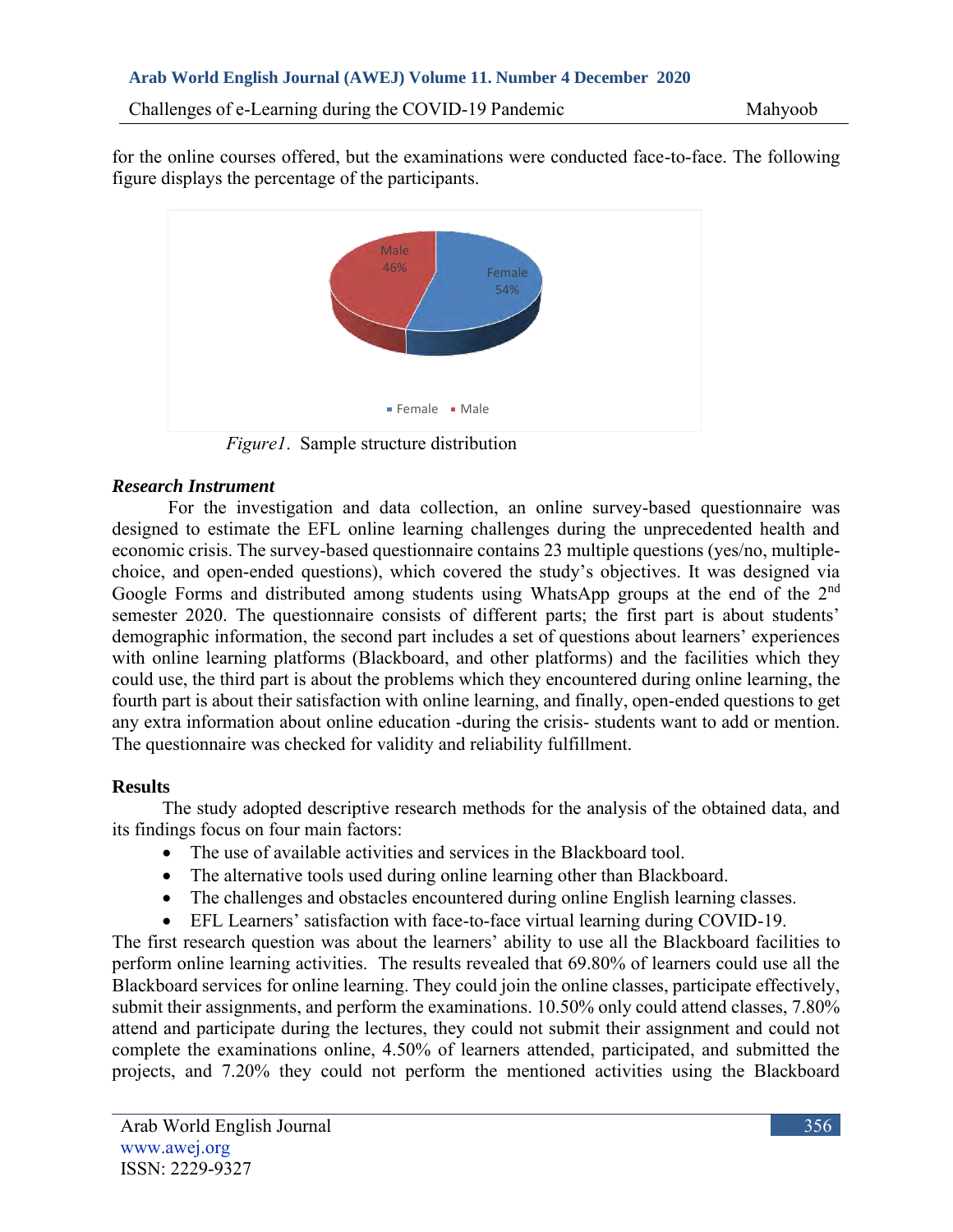Challenges of e-Learning during the COVID-19 Pandemic Mahyoob

platform. Figure two below displays the percentage of used facilities of the Blackboard tool in online English learning during COVID-19.



*Figure 2.* Activities carried out using Blackboard Platform

The second research question was about the alternative tools used by some EFL learners when they failed to use the Blackboard tool. WhatsApp was used to send and receive homework and other assigned tasks. Some teachers used WhatsApp for conducting classes; the highest percentage was in using WhatsApp with a ratio of 72%, the second alternative platform is emails with a ratio of 53.60%. The third platform was Zoom, with a percentage of 33.50%. Other platforms like google classroom and Microsoft team etc., were used with 24%. The percentages of operating platforms and tools other than Blackboard in online learning during the COVID-19 outbreak are shown in figure three below.



*Figure 3*. Alternative online educational platforms

The third research question was about the reported challenges and obstacles; the first issue is internet speed, where about 48% of learners face this problem. The learners who did not encounter any problem during e-learning is 18% only. Online access and the material downloading score is 14%. Issues in conducting online exams score 13% as some students could either not access the online examinations or have internet connectivity problems. No lab session score is 8%. Figure four below addresses these online learning-related issues: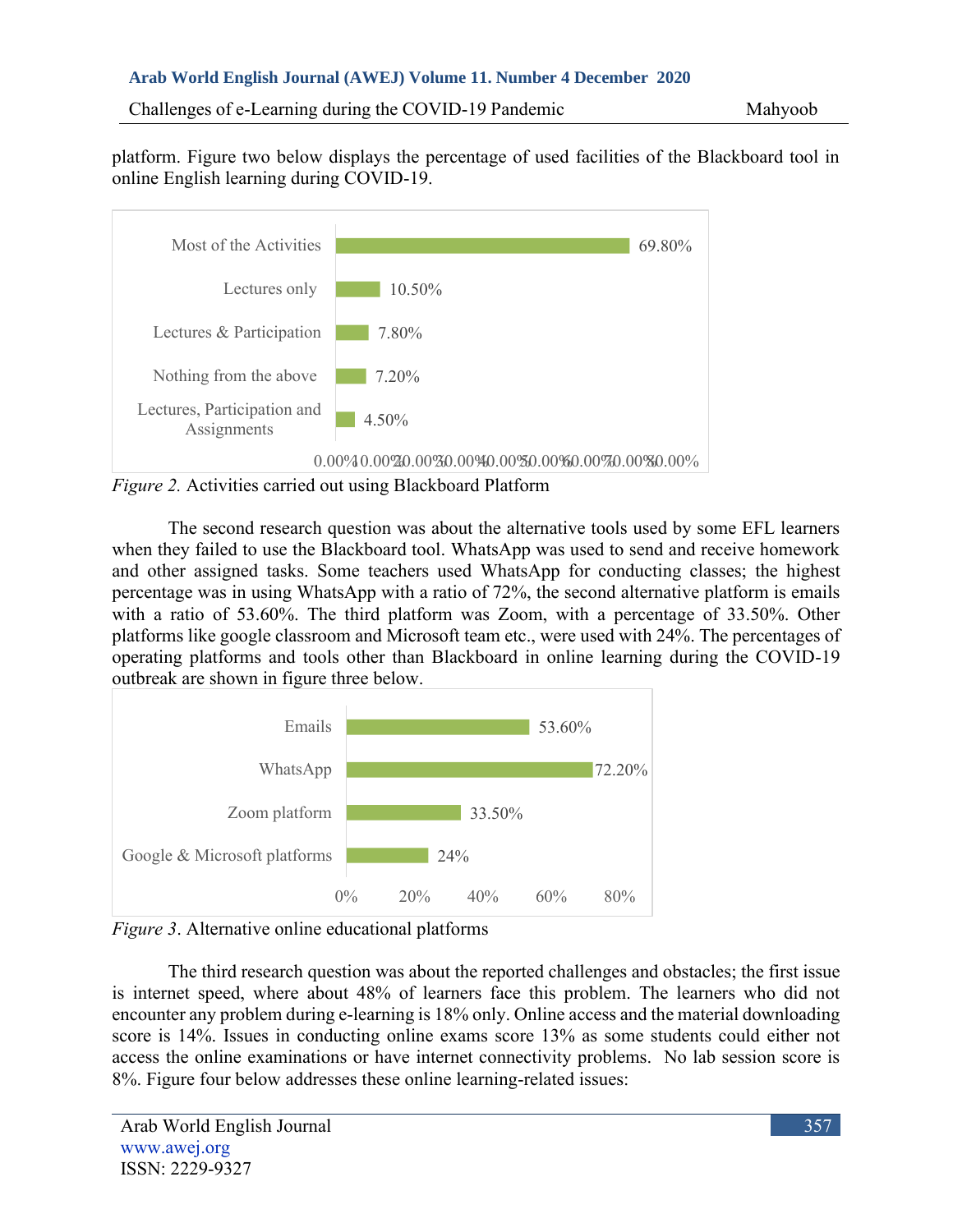Challenges of e-Learning during the COVID-19 Pandemic Mahyoob





*Figure 4*. Issues encountered during online learning

The last research question discusses the learners' satisfaction with online learning during the pandemic. 43.20% of learners were satisfied with online learning, whereas 42.90 were somehow satisfied with some preservations. 13.80% of learners were not happy with online learning.

The following figure indicates the learners' responses to their satisfaction with online learning.



*Figure 5*. General Satisfaction with online learning

Table one summarizes the descriptive statistical analysis of the study. It is noticed that the highest scores of all the statistical measures (Mean, Standard Deviation, Sample Variance, Kurtosis, Skewness, and Confidence Level (95.0%)) are listed in the challenges and related online issues in online English language learning during the pandemic. The mean score is 3.65 in the challenges variable whereas other variables' scores are less than one as it is depicted in the table below, Blackboard facilities' mean score is 0.199, the alternative used platforms' mean score is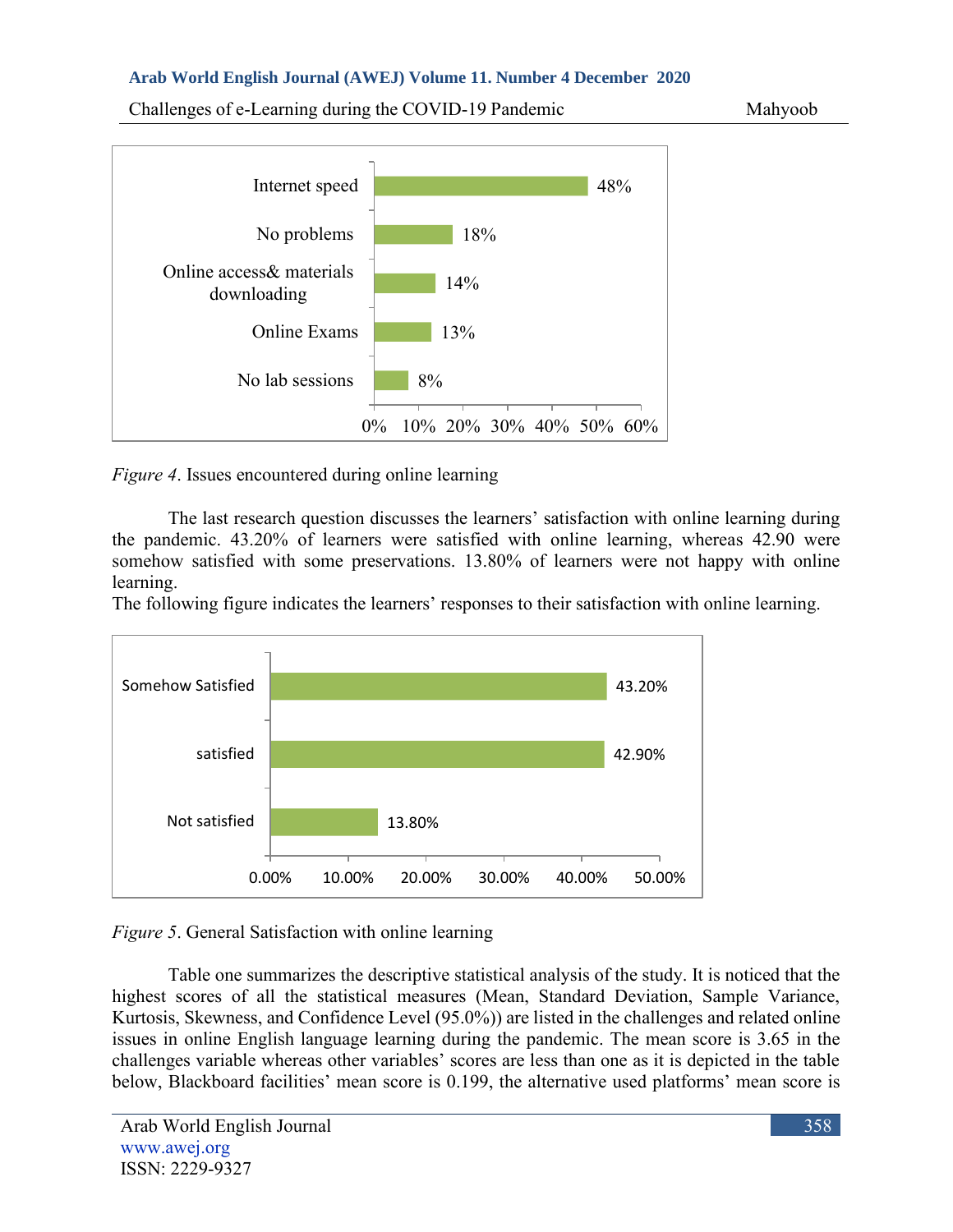0.458, and Learners' satisfaction with online learning is 0.333. That means the challenges negatively influenced EFL online learning during the COVID-19 pandemic.

| Variable     | Mean    | Standard  | Sample   | Kurtosis   | Skewnes    | Confidence       |
|--------------|---------|-----------|----------|------------|------------|------------------|
|              |         | Deviation | Variance |            |            | Level $(95.0\%)$ |
| Blackboard   | 0.1996  | 0.279429  | 0.07808  | 4.884151   | 2.203594   | 0.346956         |
| Facilities   |         |           |          |            |            |                  |
| Alternative  | 0.45825 | 0.214812  | 0.046144 | $-1.95412$ | 0.440486   | 0.341814         |
| Used         |         |           |          |            |            |                  |
| Platforms    |         |           |          |            |            |                  |
| Challenges   | 3.6514  | 7.520839  | 56.56302 | 4.984711   | 2.231877   | 9.338355         |
| Satisfaction | 0.333   | 0.168882  | 0.028521 |            | $-1.73144$ | 0.419525         |

Table 1*. Summary of variables' statistical descriptive analysis*

## **Discussion**

The present study aimed to investigate the online education issues faced by EFL learners during the current pandemic. Some of these issues are e-learning challenges, learners' interaction with information technology tools in e-learning, and learners' satisfaction with online learning. According to the results, many students (more than 30%) missed many tasks, duties, and communications with teachers, which are essential in the educational process activities.

The results indicated some technical issues in using the Blackboard tool, such as online class access, class materials downloading, audio, and video playing, this is in line with Alturise (2020) in his study, which reported a worry about the technical issue's solution. The study recommended that technical support is needed to enable reliability in online learning. Teachers and students were forced to tackle this issue and utilize other online education platforms for undisrupted learning during the crisis. They used platforms such as emails for submitting their assignments, Microsoft teams, Google, and Zoom platform for conducting some lectures either due to the non-availability of the course in Blackboard at the beginning of transition or students could not logging in to the Blackboard. Besides, the WhatsApp platform was used by most of the students during online learning. The availability of mobile phones helped online learning succeed because most students used their mobile phones in this context. The results of this study are in agreement with (Kaid & Bin-Hady 2019) observation, which supported the impact of using social media applications in learning and recommended activation of these applications in English language learning.

As noticed in the results section above, challenges and related online issues in online English language learning showed the highest scores of all the statistical measures. The study addressed these issues where most EFL Learners encountered during COVID-19 online learning; most of the students are coming from remote towns where the network is experiencing pressure due to the COVID-19 crisis as all the students, teachers, and most of the other sectors shifted to work online. Learners confronted some difficulties accessing online lessons, materials downloading, online exams conducting, etc., students reported these issues as the most significant issue. Some other students could not open online exams on their mobile phones because of some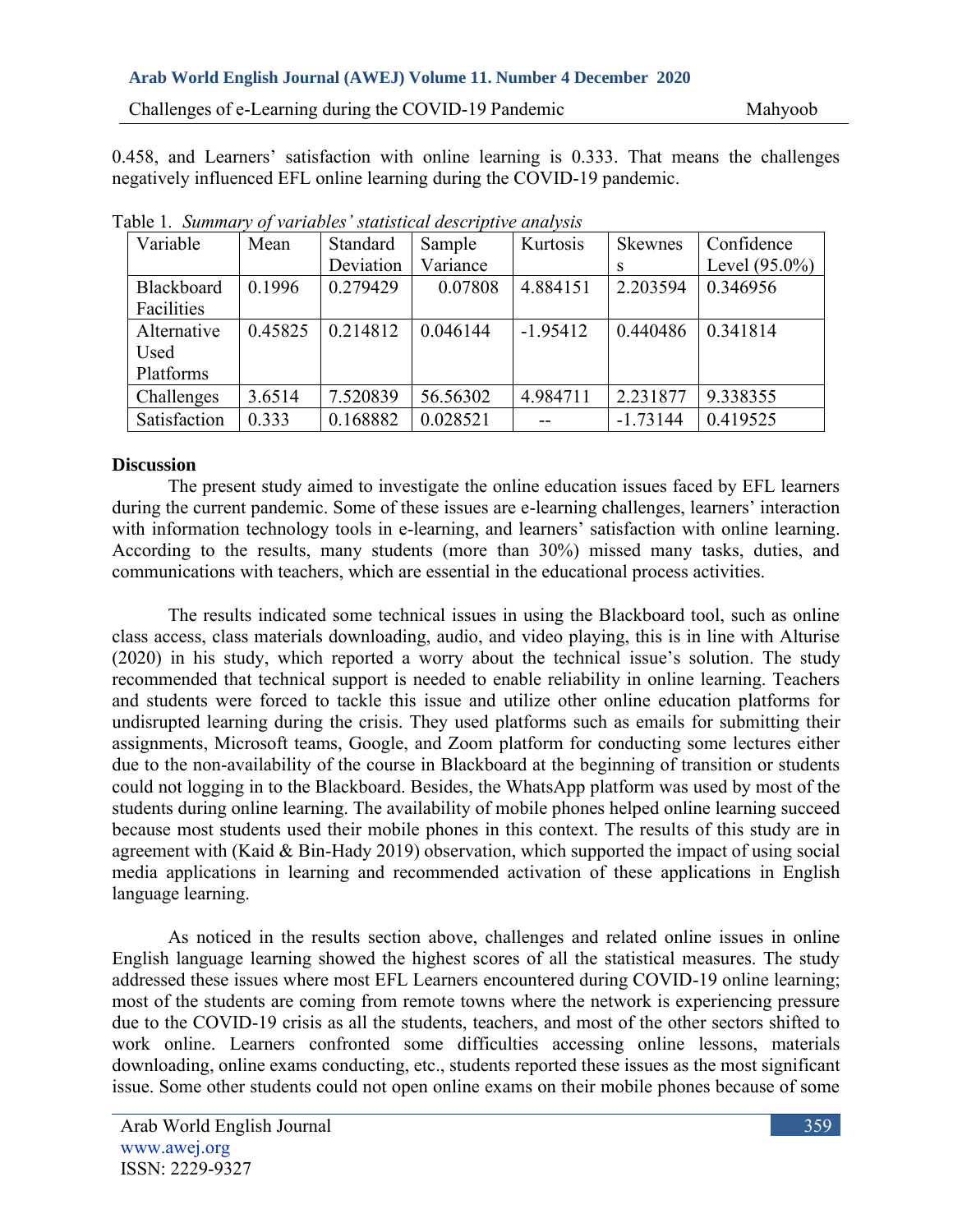Challenges of e-Learning during the COVID-19 Pandemic Mahyoob

format or extension not supported by their devices. There are also some other issues that the learners faced; such as, the lack of digital skills in using Blackboard platforms, the need for all online learning equipment, tools, systems, lack of real English language practice with the teachers and their classmates, etc. The findings of the current paper corroborate the findings of previous research on the same issues about online learning during COVID-19, and the results showed that students are not happy with distance education and many obstacles have been encountered (Bataineh, Atoum, Alsmadi & Shikhali 2020; Rajab et al., 2020).

The last discussion is the analysis of the general satisfaction of learners with online English language education during the COVID-19 crisis. Offering some online courses in most Saudi educational institutions before the COVID-19 pandemic has supported, facilitated, and provided an excellent opportunity for students and institutes to switch to online learning after the outbreak of this pandemic. However, in the beginning, most of the learners came online for the first time. They lacked the experience and confidence to learn online using a new medium. After some time, most learners could overcome most of the technical issues related to online learning platforms. But the English language learning challenges are still problematic in online learning during the pandemic. These findings add to the growing body of literature on the significant challenges and problems that encountered EFL learners during the sudden change to online learning due to the COVID-19 pandemic, and the necessary steps are needed to facilitate the online education process and to overcome these reported issues.

### **Conclusion and Future Recommendations**

The study aims to explore and investigate online learning challenges, and problems during COVID-19 encountered EFL learners. The synchronized e-learning was the panacea at the time of the pandemic. However, it negatively influenced the learners' performance and learning outcomes. The study found out that learners encountered difficulties in accessing the Blackboard platform. About 30% of learners missed the classes and other tasks using Blackboard, and they shifted to alternative applications during online learning. The study reveals that the major challenges encountered by EFL learners in online learning were technical issues. Some learners faced internet connectivity problems, accessing classes, and downloading courses' materials problems. Online exams could not be opened on learners' mobile phones. Regarding language communication issues, learners could not effectively interact with teachers during virtual classes of English language skills, as revealed in learners' responses to open-ended questions. EFL learners' satisfaction with online learning is low; less than 50% are satisfied with online learning, whereas 14% of learners are not satisfied with online learning, and 43 % of learners are not fully supporting continuing online education if there is no crisis. It is recommended that further research should be undertaken to understand the teachers' views and experiences towards online English language teaching during the pandemic.

### **About the author**

**Dr. Mohammad Mahyoob** is currently working as an Assistant Professor in the Department of Languages & Translation, College of Science and Arts, Alula, Madina,Taibah University, Saudi Arabia. He holds his Ph.D. in Computational Linguistics from Aligarh Muslim University. His research interests include Theoretical and Applied Linguistics, English language teaching, elearning, Computational linguistics. ORCID: https://orcid.org/0000-0002-6664-1017

Arab World English Journal www.awej.org ISSN: 2229-9327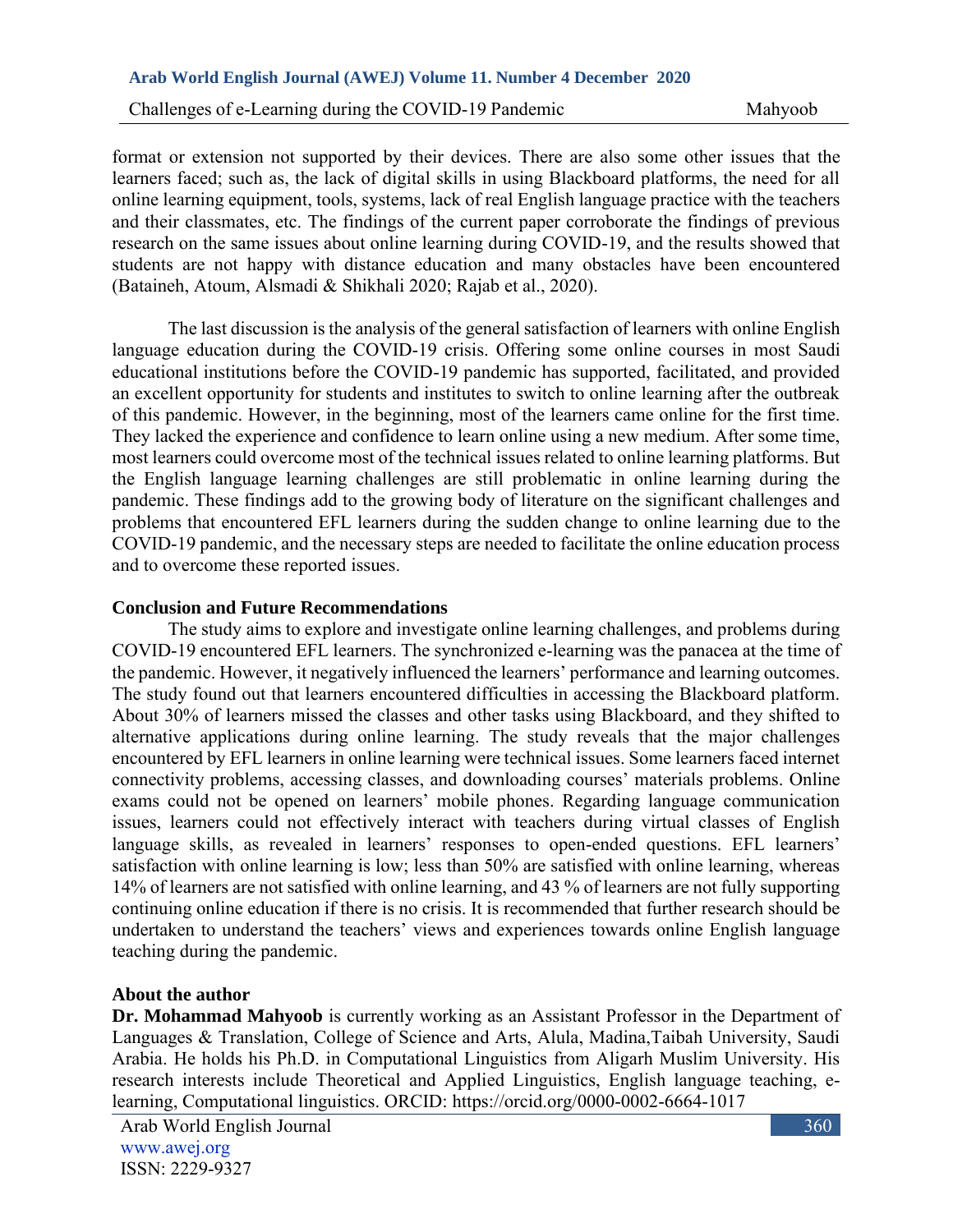### **References**

- Alanezi & AlAzwani (2020)*.* Future of Mobile Learning During and After Global (Covid-19) Pandemic: College of Basic Education as Case. *Journal of Education and Practice*,*11,.17*, 2020
- Ali, J. K. M. (2017). Blackboard as a motivator for Saudi EFL students: A psycholinguistic study. *International Journal of English Linguistics*, *7*(5), 144- 151DOI:10.5539/ijel.v7n5p144
- Alturise, F. (2020). Evaluation of the Blackboard Learn Learning Management System for Full Online Courses in Western Branch Colleges of Qassim University. *International Journal of Emerging Technologies in Learning*, *15*(15), 33-50.
- Bataineh, K. B., Atoum, M. S., Alsmadi, L. A., & Shikhali, M. (2020). A Silver Lining of Coronavirus: Jordanian Universities Turn to Distance Education. *International Journal of Information and Communication Technology Education (IJICTE)*, *17*(2), 1-11.
- Byun, S. & Slavin, R. E. (2020). Educational Responses to the COVID-19 Outbreak in South Korea. *Best Evid Chin Edu, 5*(2), 665-680.
- Coffield, F. (2008). Just suppose teaching and learning became the first priority. Learning and Skills Network
- Coiro, J., Knobel, M., Lankshear & Leu, D. (2008). Handbook of research on new literacies. New York: Laurence Erlbaum.
- Cole, M., & Werstch, J. (1996). Beyond the Individual-Social Antimony in Discussions of Piaget and Vygotsky. University of California San Diego USA.
- Dhawan, S. (2020). Online Learning: A Panacea in the Time of COVID-19 Crisis. *Journal of Educational Technology Systems*, *49*(1), 5-22[. https://doi.org/10.1177/0047239520934018](https://doi.org/10.1177%2F0047239520934018)
- Eccles, J. S. et al., (1993). Development during adolescence: The impact of stage- environment fit on young adolescents' experiences in schools and in families. *American Psychologist, 48*(2), 90–101. [https://doi.org/10.1037/0003-066X.48.2.90](https://psycnet.apa.org/doi/10.1037/0003-066X.48.2.90)
- Engeström, Y. (1987). Learning by Expanding. An activity theoretical approach to developmental research. Orienta konsultit.
- Harter, S., Whitesell, N. R., & Kowalski, P. (1992). Individual differences in the effects of educational transitions on young adolescent's perceptions of competence and motivational orientation. *American Educational Research Journal*, *29*(4), 777–807. [https://doi.org/10.3102/00028312029004777](https://doi.org/10.3102%2F00028312029004777)
- Kaid Mohammed Ali, Jamal and Rashad Ali Bin-Hady, Wagdi, (2019). A Study of EFL Students' Attitudes, Motivation and Anxiety towards WhatsApp as a Language Learning Tool Arab World English Journal (AWEJ) Special Issue on CALL Number 5. July 2019. ,Available at:

SSRN: <https://ssrn.com/abstract=3431782> or [http://dx.doi.org/10.2139/ssrn.3431782](https://dx.doi.org/10.2139/ssrn.3431782)

- Ko, S., & Rossen, S. (2017). *Teaching online: A practical guide*. Taylor & Francis
- Liguori, E., & Winkler, C. (2020). From Offline to Online: Challenges and Opportunities for Entrepreneurship Education Following the COVID-19 Pandemic. *Entrepreneurship Education and Pedagogy, 3*(4), 346-351. [https://doi.org/10.1177/2515127420916738](https://doi.org/10.1177%2F2515127420916738)
- Louwrens, N., & Hartnett, M. (2015). Student and teacher perceptions of online student engagement in an online middle sch ool. *Journal of Open, Flexible and Distance Learning, 19*(1), 27–44.

Lynch , M. M. (2004). *Learning Online: A Guide to Success in the Virtual Classroom*.

Arab World English Journal www.awej.org ISSN: 2229-9327